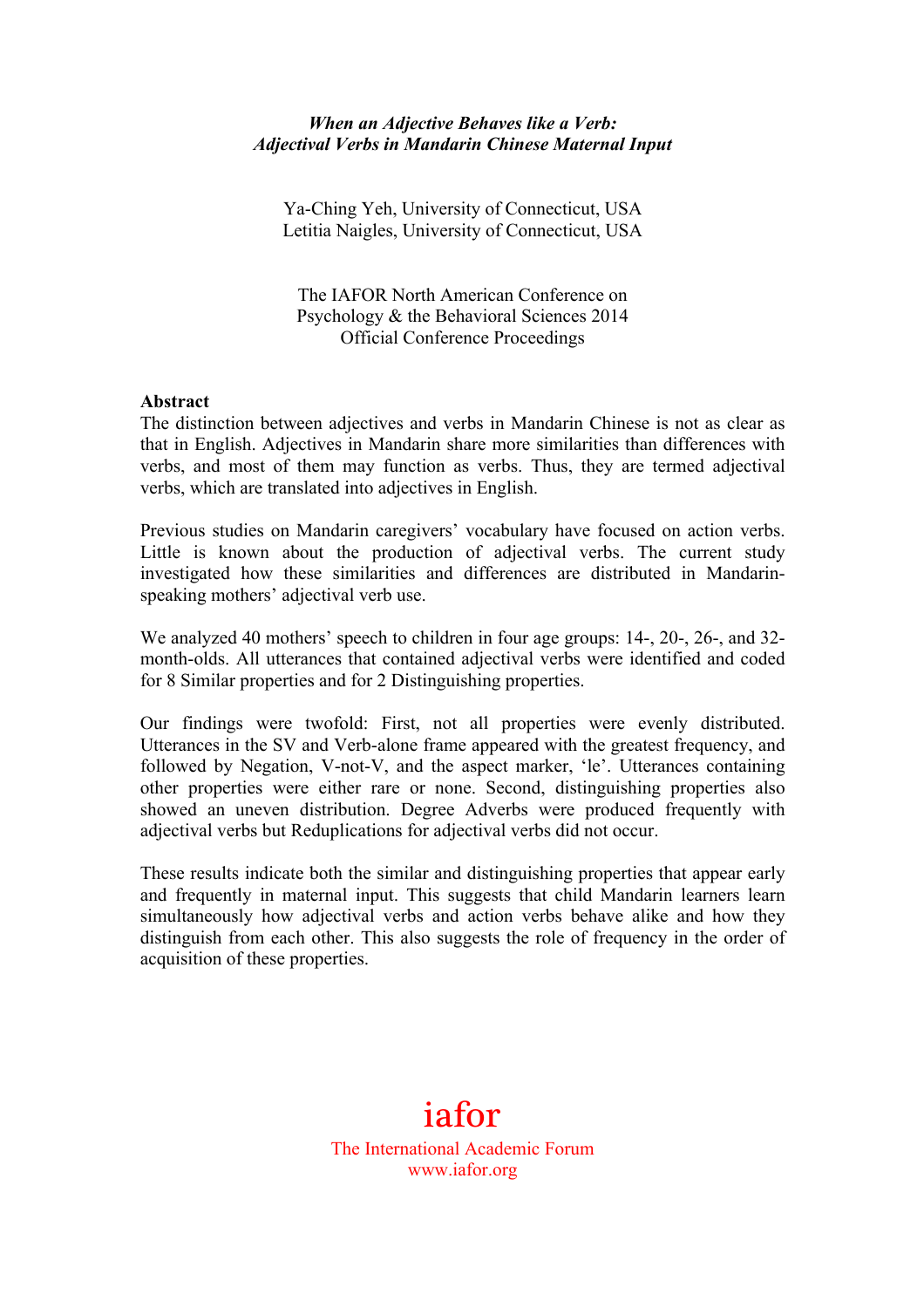#### **Introduction**

The distinction between adjectives and verbs in Mandarin Chinese is not as clear as that in English. Adjectives and verbs in English belong to two different categories respectively, and thus, they behave grammatically differently. Adjectives must cooccur with copulas while verbs need to be inflected to encode tense, aspect, and mood (see Example 1 & 2).

- (1) Apples and oranges were different. (adjective)
- (2) Apples and oranges differed. (verb)

However, in Mandarin Chinese, adjectives and verbs are hard to differentiate from each other. Adjectives in Mandarin Chinese share more similarities than differences with verbs, and most adjectives may function as verbs (Tang, 2012; Chu, 2010; Li & Thompson, 1981; Ross and Ma, 2006). That is, adjectives can appear as the predicate in a sentence. Thus, adjectives in Mandarin Chinese are termed adjectival verbs, which are translated into adjectives in English (see Examples  $3 \& 4$ ).

(3) Zhe4 hai2zhi cong1mimg2 This kid smart "This kid is smart." (4) Pin2kuo3 hao3 tian2

 Apple very sweet "(The) apple is very sweet."

Previous studies (e.g., Tardif, Shatz, & Naigles, 1997; Tardif, Gelman, & Xu, 1999) on Mandarin maternal input have focused on action verbs (e.g., tui1 '*push*', pao3 '*run*'). These studies found that Mandarin caregivers produced more verbs types and tokens than English caregivers. However, little attention has been paid to how adjectival verbs are used in maternal speech to child Mandarin learners. Based on the Similar properties sharing with action verbs and Distinguishing properties from action verbs selected from Tang (2012), the current study investigated how these properties are distributed in Mandarin-speaking mothers' adjectival verb uses when they talk to young children.

The eight Similar properties (a-h) and two Distinguishing properties (i-j) as well as their examples are presented as follows.

(a) Both adjectival and action verbs can appear as the predicate in a sentence.

 Zhe4 pin2kuo3 tian2 This apple sweet "This apple is sweet."

(b) Both adjectival and action verbs can appear alone.

 Q: Zhe4 pin2kuo3 tain2 ma1? This apple sweet Q-marker "Is this apple sweet?" A: Tian2 Sweet "(It's) sweet." (c) Both adjectival and action verbs can be used with negation. Zhe4 pin2kuo3 bu4 tian2 This apple not sweet "This apple is not sweet."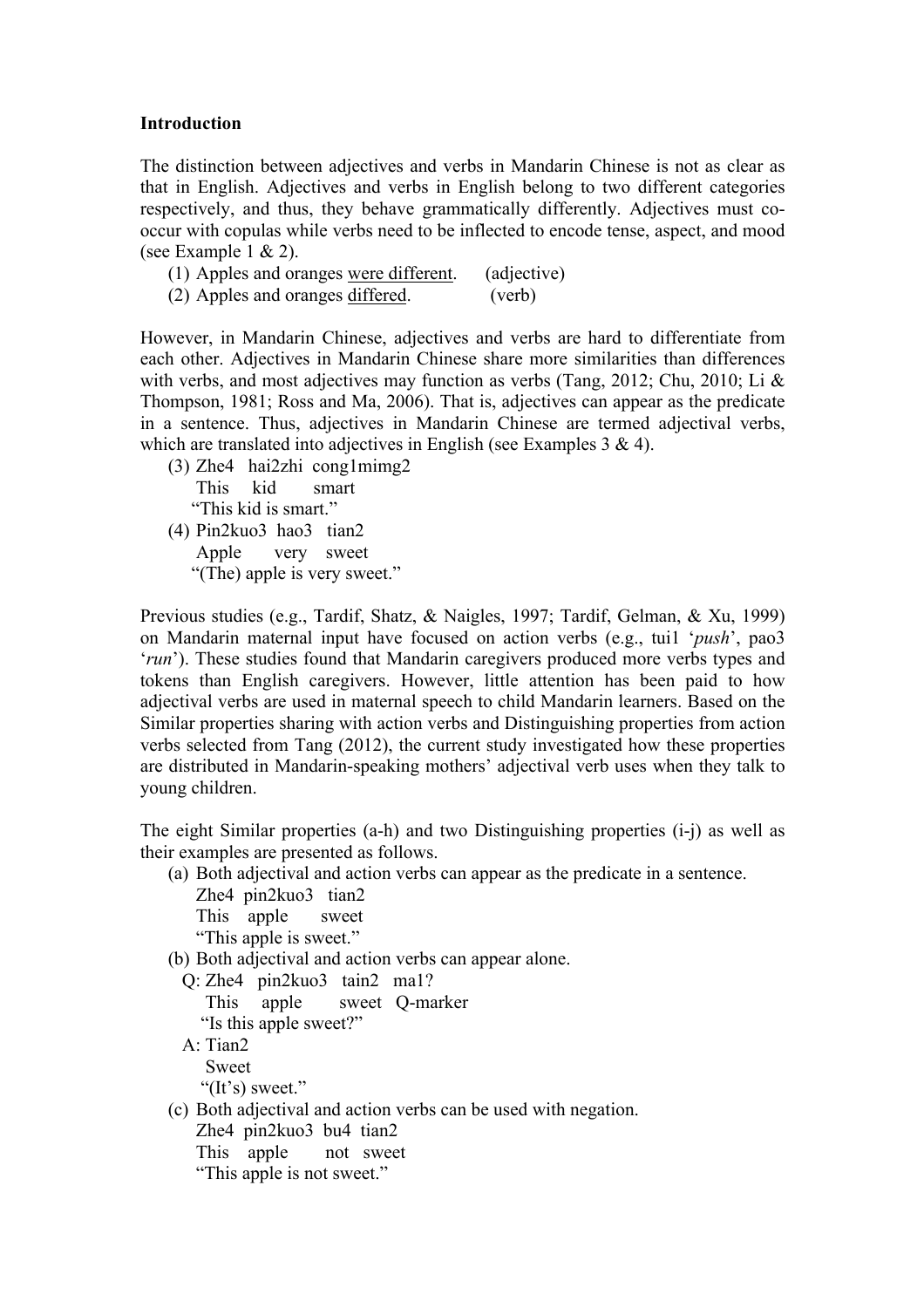- (d) Both adjectival and action verbs can appear in V-not-V form. Zhe4 pin2kuo3 tian2 bu4 tian2? This apple sweet not sweet "Is this apple sweet?"
- (e) Both adjectival and action verbs can follow an auxiliary. Ni3 yao4 xiao3hsin1 You must careful "You must be careful."
- (f) Both adjectival and action verbs can be used as imperatives. Xiao3hsin1 Careful "Be careful!"
- (g) Both adjectival and action verbs can be modified by temporal/locative/scope adverbs.

|                                                                            |  | Ta1men2 zuo2tian1/zai4zhe4li3/dou1 hen3 kwai4le4 |  |           |      |                          |
|----------------------------------------------------------------------------|--|--------------------------------------------------|--|-----------|------|--------------------------|
|                                                                            |  | They yesterday/here/all                          |  |           | very | happy                    |
| "They were very happy yesterday."                                          |  |                                                  |  |           |      |                          |
| "They are very happy (when staying) here."                                 |  |                                                  |  |           |      |                          |
| "All of them are very happy."                                              |  |                                                  |  |           |      |                          |
| (h) Both adjectival and action verbs can carry aspect markers/complements. |  |                                                  |  |           |      |                          |
|                                                                            |  | Fengl ye4 hong2 le                               |  |           |      |                          |
|                                                                            |  | Maple leaf red PFV                               |  |           |      | (perfective aspect)      |
| "Maple leaves turned red."                                                 |  |                                                  |  |           |      |                          |
|                                                                            |  | Tal lei4 de wu2fa3                               |  | kong1zuo4 |      |                          |
|                                                                            |  | He tired unable                                  |  | work      |      | (resultative complement) |
|                                                                            |  | $\mathcal{L}$                                    |  | .         |      |                          |

- He is so tired that he cannot work.<sup>1</sup>
- (i) Adjectival verbs can be modified by degree adverbs but action verbs cannot. Zhe4 pin2kuo3 hen3/shi2fen1/zhe4me tian2 This apple very/quite/so sweet "This apple is very/quite/so sweet."
- (j) Adjectival and action verbs are different in reduplication form. Adjectival verbs: AA, AABB Example 1: chung4chung4 ('heavy') Example 2: piao4paio4 liang4liang4 ('beautiful'/'pretty') Action verbs: A-(yi)-A, ABAB Example 1: kan4kan4 ('*look*'); kang4yi2kan4 ('*look*') Example 2: yan2jiu4 yan2jiu4 ('*study*'/'*investigate*')

# **Method**

## *Participants*

The participants included 40 Mandarin Chinese-speaking mothers selected from the CHILDES Mandarin corpus (MacWhinney, 2000; Zhou, 2000). All participants were native Mandarin speakers living in Nanjing, China. The transcripts included these mothers' speech to children from one of four age groups: 14-, 20-, 26-, and 32-montholds. There were 10 mother-child dyads in each age group. The numbers of girls and boys within each group were equal. None of the children showed a hearing impairment or developmental delay.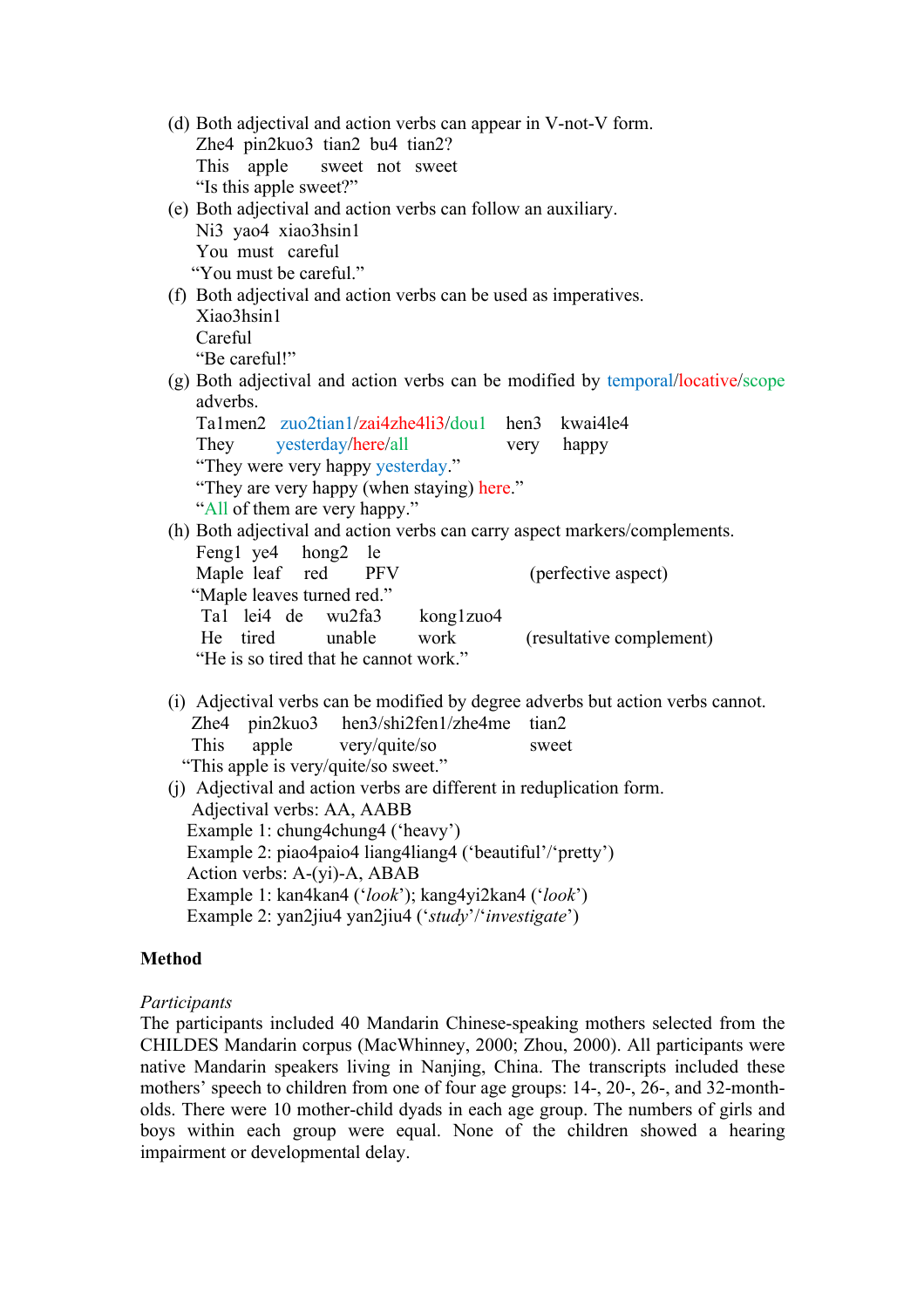#### *Procedure*

The mother-child conversation and interactions were video-recorded in each child's day care classroom. The mother and her child began semi-structured play, in which they played and talked using the contents of four boxes. The four boxes respectively contained (1) a ball, (2) a popular toy, (3) paper and crayons, and (4) a picture book with stories in Chinese. All dyads were told to explore all the four boxes in about 10 minutes.

## *Transcription and Coding*

The transcripts were obtained from the CHILDES Mandarin corpus (MacWhinney, 2000; Zhou, 2000). Mothers' speech was used for data analyses. Coding was restricted to utterances appearing in their spontaneous speech. Therefore, all those utterances appearing in memorized or routine phrases, such as social routines (e.g. thank you, bye-bye, and so forth), songs, poems, nursery rhymes, and story narratives were excluded from coding. All of the mothers' utterances that fit the above criteria and included adjectival verbs were coded for eight Similar properties sharing with action verbs and two Distinguishing properties from action verbs that were presented in the Introduction section. A qualified utterance may have more than one property. After coding, frequencies were counted for distribution.

## **Results**

The purpose of this study is to investigate how similar and distinguishing properties are distributed in Mandarin-speaking mothers' adjectival verb uses when talking to young children. The frequency distribution of similar properties in maternal input is presented in Figure 1. As Figure 1 shows, not all similar properties were evenly distributed. Utterances in the SV and Verb-alone frames appeared with the greatest frequency, and followed by Negation, V-not-V form, and Aspect marker 'le'. Other properties were produced rarely or none.



Figure 1. Frequency distribution of Similar properties in maternal adjectival verb uses Like similar properties, distinguishing properties also showed an even distribution.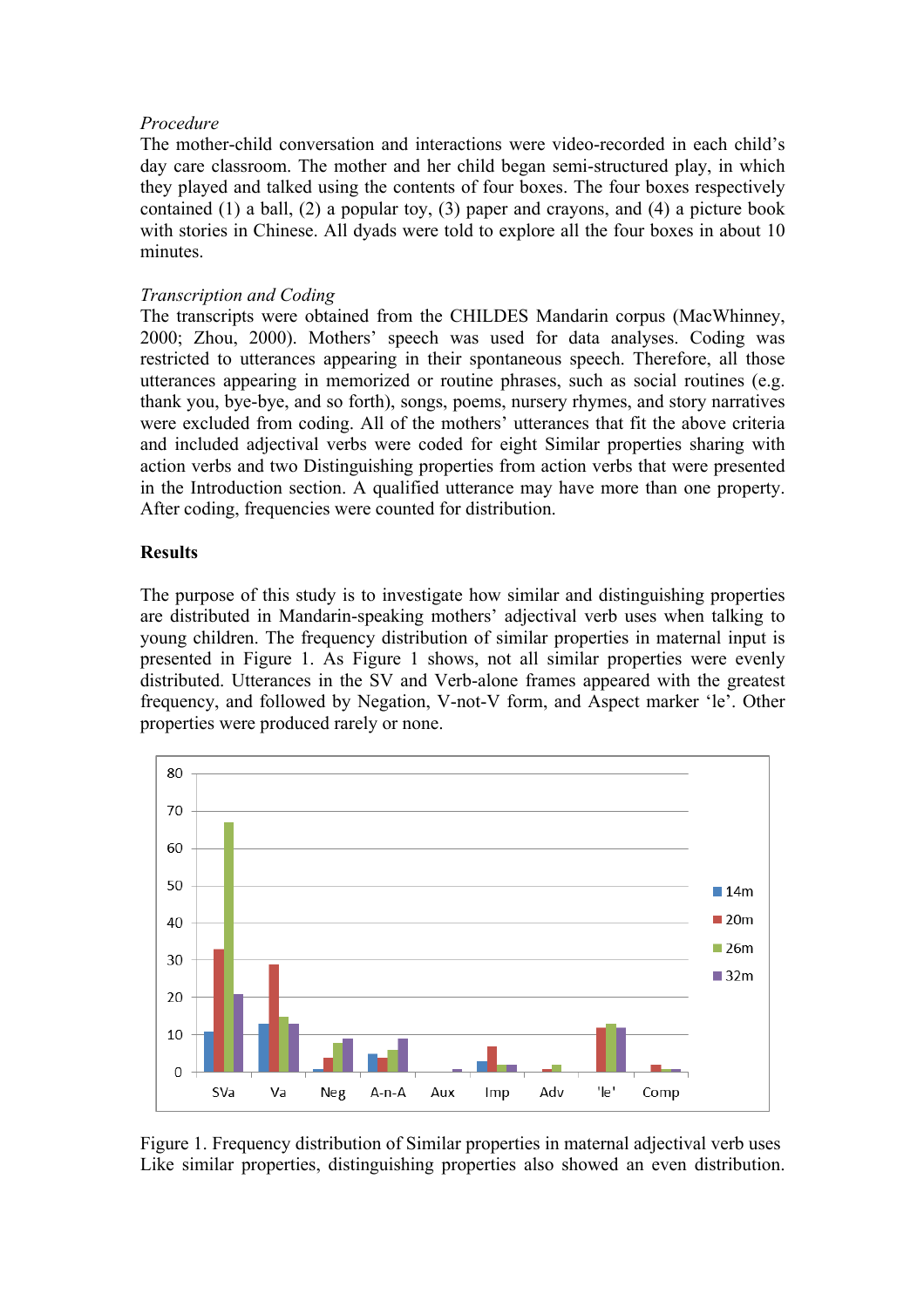Degree Adverbs were produced frequently with adjectival verbs but Reduplications for adjectival verbs did not occur at all (see Figure 2).





#### **Discussion**

By comparing similar and distinguishing properties in maternal adjectival verb uses, this current study revealed that Mandarin-speaking mothers produced adjectival verbs distinctively. That is to say that, these properties did not evenly occur in the maternal input simultaneously. Three Similar properties and one Distinguishing property were used early and frequently: the SV frame, Verb-alone frame, aspect marker 'le', and Degree Adverbs. This suggests that child Mandarin learners learn simultaneously how adjectival verbs and action verbs behave alike and how they distinguish from each other.

The properties that mothers used early and frequently appear to be the frames that children might acquire early in their language development (Cheng, 1986; Erbaugh, 1992). These results suggest that how mothers use adjectival verbs may play a role in the acquisition of adjectival verbs and also in the order of acquisition of these properties. To test this possibility, child production data will be needed. Further analyses shall include the frequency distribution of these properties in child adjectival verb uses. To determine whether maternal adjectival verb uses are reflected in children's acquisition, correlation analyses will be needed to see whether there is any relationship between maternal and child adjectival verb production.